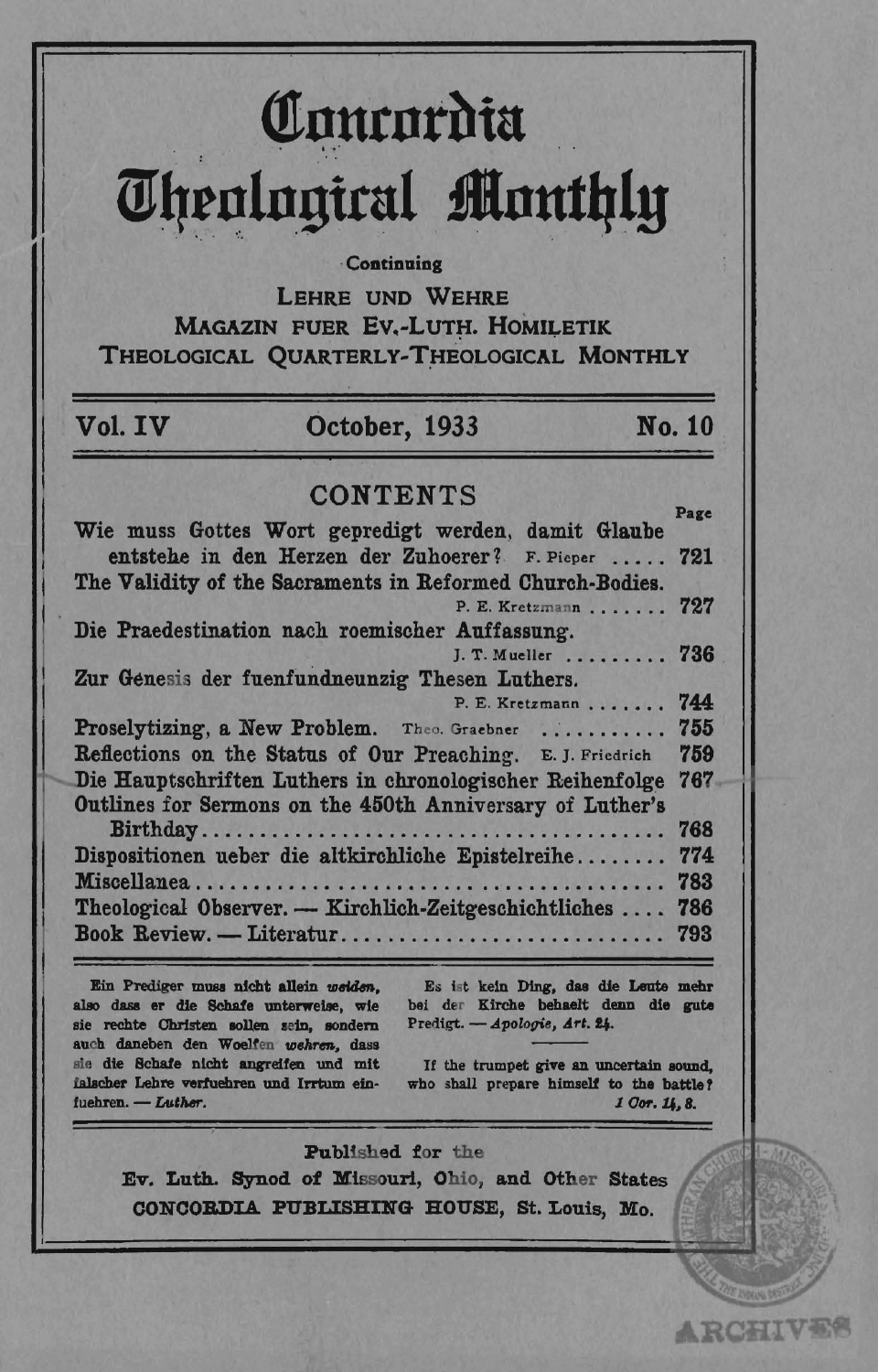fallen, was dem ganzen Ablaßstreit eine neue Wendung gab. Zunächst waren die 95 Thefen gedruckt worden. In bezug hierauf scheint Böhmer ohne genügenden Beweis geschrieben zu haben: "Dann verfaßte er [Luther] das Plakat und ließ es bei Johann Grünenberg drüben an der Straße drucken", dies vor dem Thesenanschlag. (S. 174.) Auf Grund der Forschungen Johannes Luthers scheint es vielmehr festzu= ftehen, daß der Druck der Thefen durch Melchior Lotther in Leipzig be= forgt wurde  $(\mathfrak{S}, 11 \rightarrow 23)$ , und zwar vor dem Thefenanschlag, da dies fotvohl aus der Einleitung zu den Thefen felber herborgeht wie aus der Anzahl von Exemplaren, die Luther in den ersten Tagen des November bersandte. — Ferner geht aus Luthers Brief an Scheurl herbor, daß seine Thesen ins Deutsche übersett worden waren. Diefer Dienst war von Kafpar Nützel besorgt worden, und es mag sein, daß sich die glühenden Berichte des Myconius von der schnellen Verbreitung der Thefen auf die deutsche Form der Thefen allein beziehen. Damit war Luthers Bedenken wegen der Sprache beseitigt.

Aber auch damit war Luther noch nicht zufrieden gewesen, wie er das in feinem Briefe an Scheurl andeutet. Er ließ darum zwei Schriften ausgehen, damit jedermann eine flare Einsicht in die ganze Streitfrage haben könne. Im Februar oder spätestens im März erschien "Ein Ser= mon von Ablaß und Gnade", der noch in demselben Jahre in mindestens dreizehn verschiedenen Einzelausgaben auf den Markt kam. Sier faßt Luther die 95 Thefen in zwanzig Artifel zusammen, aber so, daß der Text weit mehr als die nachten Sätze bietet. (XVIII, 270 ff.) Die zweite Schrift, "Erläuterungen seiner Disputation von der Kraft des Wilajies" (Resolutiones Disputationum de Indulgentiarum Virtute) tvar am 30. Mai handschriftlich vollendet. Sie war schon am 4. Juni unter der Presse; am 10. Juli waren sechs Bogen gedruckt, und am 21. August war der Versand der Schrift im Gange. (XVIII, 100 bis 269.) Es ließe sich hier noch viel des Interessanten anreihen, besonders über Tetels Erwiderungen auf Luthers Thesen und über die Flut von Schriften, die der Ablaßstreit herborrief, aber das ist ein Kapitel für sich.

P. E. Kresmann.

### Proselytizing, a New Problem.

Handbooks for Bible classes that throughout discredit the Bible have not been a rare offering of the publishers' tables of recent years. But here is a text-book for religious study classes which not only casts doubt upon the veracity of Bible accounts, but which in detail is designed to eliminate the doctrine of Christianity from the consciousness of the new generation. And it is "approved by the Committee on Curriculum of the Board of Education of the Methodist Episcopal Church." The title is Great Christian Teachings: A Book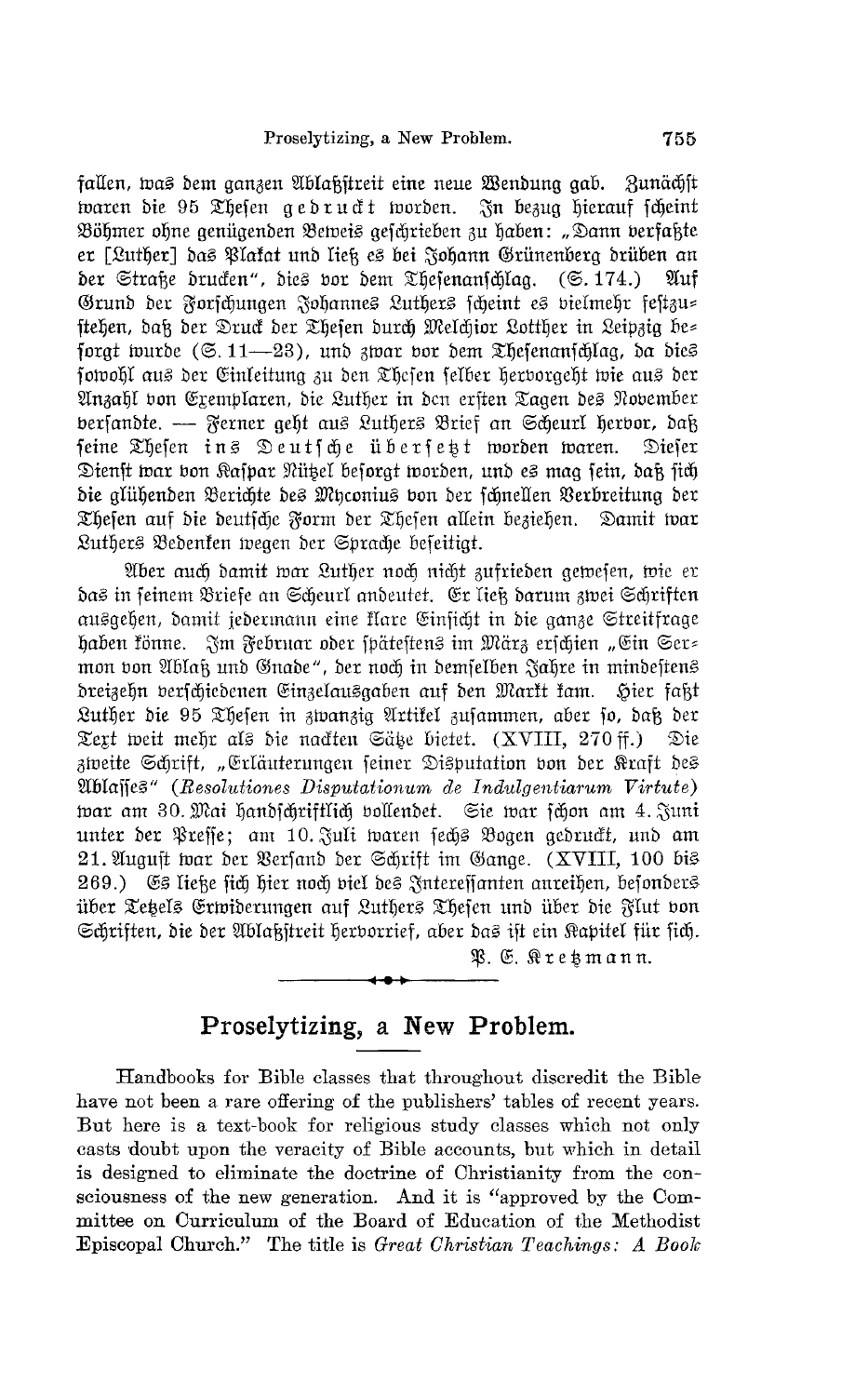*for Study Classes,* and its author is Edwin Lewis, professor in the theological seminary of Drew University.\* Let us review its attitude and position in detail and then reflect on the meaning of the word "proselytizing" as it is being modified by this and by similar texts.

From the pedagogical standpoint we have here a well-constructed book. The chapters with their problems and explanatory notes are well suited for individual and class instruction. But our troubles begin with the opening paragraph. Concerning the Bible the author says that it is "the great source-book of Christian teaching,"  $\rightharpoonup$  but he immediately amplifies this statement with: "This does not mean that its teachings may not be supplemented in various ways. These supplementary sources may be described as, respectively, the Church, the inner light, and experience" (p.9). To Professor Lewis it is simply "a record of life and experience"  $(p, 11)$ . True, the authors of the Bible "not only describe experience, but they also attempt to interpret or explain it." But as is evident from the references to demons and to the six-day work of Creation, "experience was simply being interpreted in the light of such knowledge as was then possessed"  $(p. 13)$ .

Beginning with this opening chapter, the book in the most subtle manner discredits the truthfulness of the Biblical record. The author insists that we should say that the Bible "brings us" the Word of God, rather than that the Bible "is" the Word of God (p.12), and then takes great pains to point out the discrepancies and the obsolete thought patterns of the Scriptures. To him the Book of Jonah is simply "imaginative allegory" (p. 13). Very low were the moral standards of the Old Testament, as exemplified by "Samuel's command that Saul should destroy all the Amalekites, Nahum's doctrine of bitter hatred against Nineveh, Nehemiah's banishing of the foreign wives, the assertion in Ecclesiastes (4,2.3) that it is better to be dead than to be alive, the psalmist's supposition that God is the God of only the righteous few  $(P_s. 35)$  — any such teaching we reject as not being Christian" (p.15). "Samuel believed that God was the kind of Being who could order helpless people to be destroyed"  $(p.31)$ . Doubt is cast upon the miraculous birth of Jesus, and a contradiction is established between the accounts in Matthew and in Luke (p.57). Belief in the Virgin Birth therefore "can hardly be called indispensable to Christian discipleship" (p. 58). Notice how the entire authority of the New Testament is shaken by statements as suggestive of doubt as this: "There are still [!J many scholars who believe that 'the last commission' (Matt. 28, 19. 20), with its injunction to baptize, represents His [Christ'sJ actual intention" (p.82). And in the helps for the teacher the author again stresses the distinction

<sup>\*</sup> Methodist Book Concern, 1933. 121 pages,  $4\times6\frac{3}{4}$ . Price, 50 cts.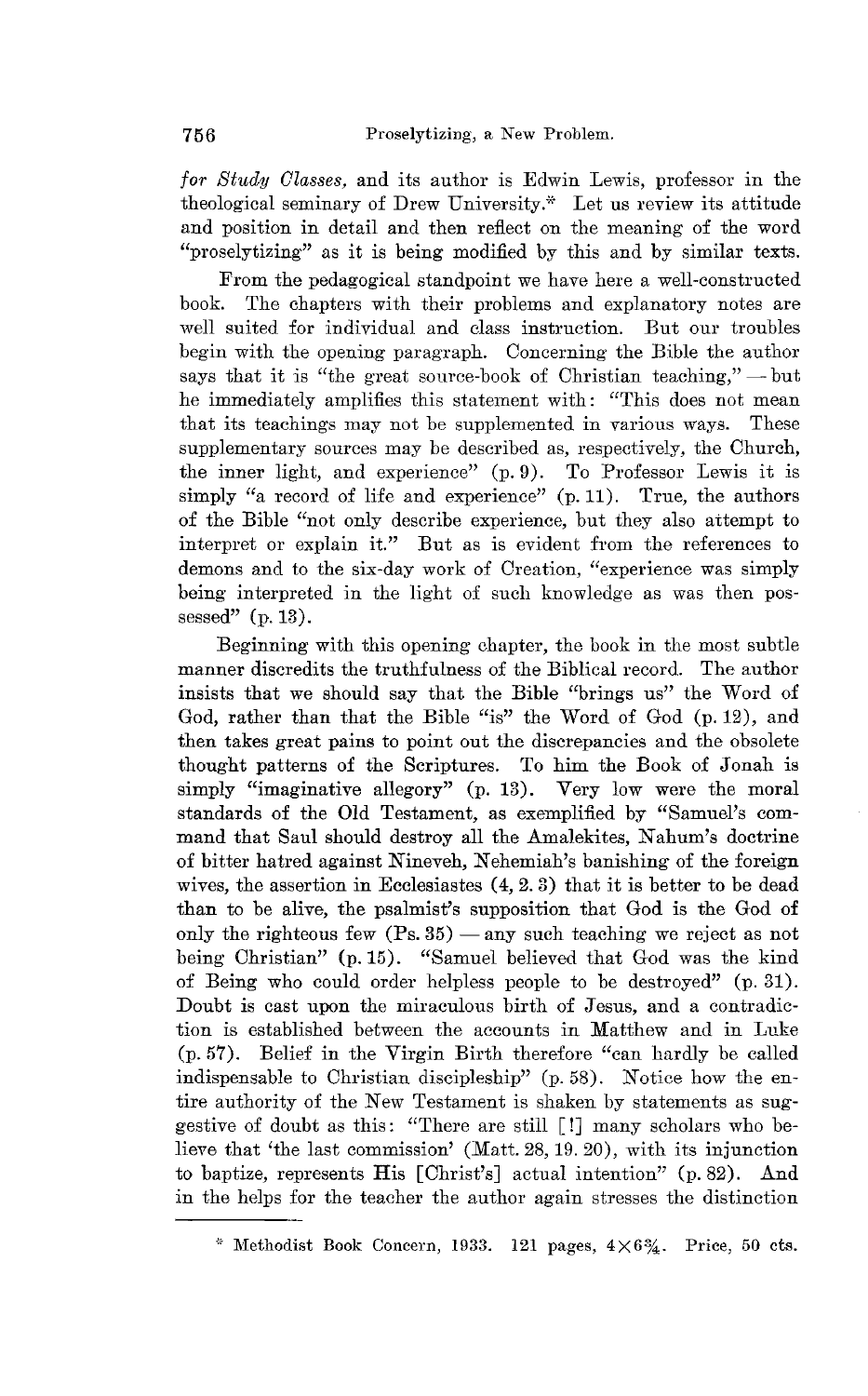between a Bible that "brings us" and one that "is" the Word of God. He asks: "Is the earth really square, with 'four corners' (Is. 11,12), because 'the Bible says so'? Were there really 'witches' with power to converse with the dead (1 Sam. 20, 3-25) because 'the Bible says so'? Must we believe that epilepsy is demonic possession because, for example, of Luke 9,  $37-42$  (compare Matt. 17,  $14-18$ )? (p. 109).

With the Bible discarded as an infallible source book of Christian teachings, the author departs on his voyage of speculation upon the various points of religious belief and does not permit one doctrine of Ohristianity to stand. In other words, we have here a completely modernistic presentation of religious belief.

God was conceived by Abraham and Moses as "narrowly national" (p.19). Through legislation and institution of the priesthood, placed by Lewis in the fifth century B. C., "God was put farther away" (p.21). As for believing in God's fatherhood, "trust is the proof of our sonship and service the proof of our brotherhood"  $(p, 23)$  a position not one whit above that of the Masonic Order.

As for sin, the story of the Fall and the doctrine of original sin are "impossible conclusions" (p.27). Wnen are actions to be regarded as sin? "They may be called sin when they are thought of by the person concerned  $\lceil \cdot \rceil$  as violations of the will of God" (p. 30). Hence also in morality no real foundations, no definite standards. ''What used to be called in the child 'natural depravity' was nothing at all but the unorganized condition of the necessary equipment of life" (p.33).

Salvation is throughout grounded upon human merit and performance. "To love, and to live, and to think, and to serve as Ohrist loved, and lived, and thought, and served - this is to attain the Ohristian salvation" (p.39). But what about the cross? The first Ohristians, says Lewis, had some "extravagant metaphors" involving the idea of Ohrist being our "Ransom," or "Propitiation," or "Sacrifice." But what, then, becomes of God's character? "Suppose there were a father who had one son who loved and obeyed him perfectly and many other sons who were continually grieving him by their disobedience. What should we think of such a father who said that he would not forgive the disobedient sons until he had first of all inflicted the most dreadful punishment upon the one son who was obedient?" (p.49.) ("To the Greeks foolishness," says Paul!) But what, then, is the meaning of the crucifixion? Lewis proposes the moral-influence theory in its modernistic form. "Jesus was convinced that He must suffer and die because in no other way could He be true to the whole demand of love as involved in His sonship to God and His brotherhood to men. Was He not saying that in love to God and man was summed up the Law and the Prophets? Did not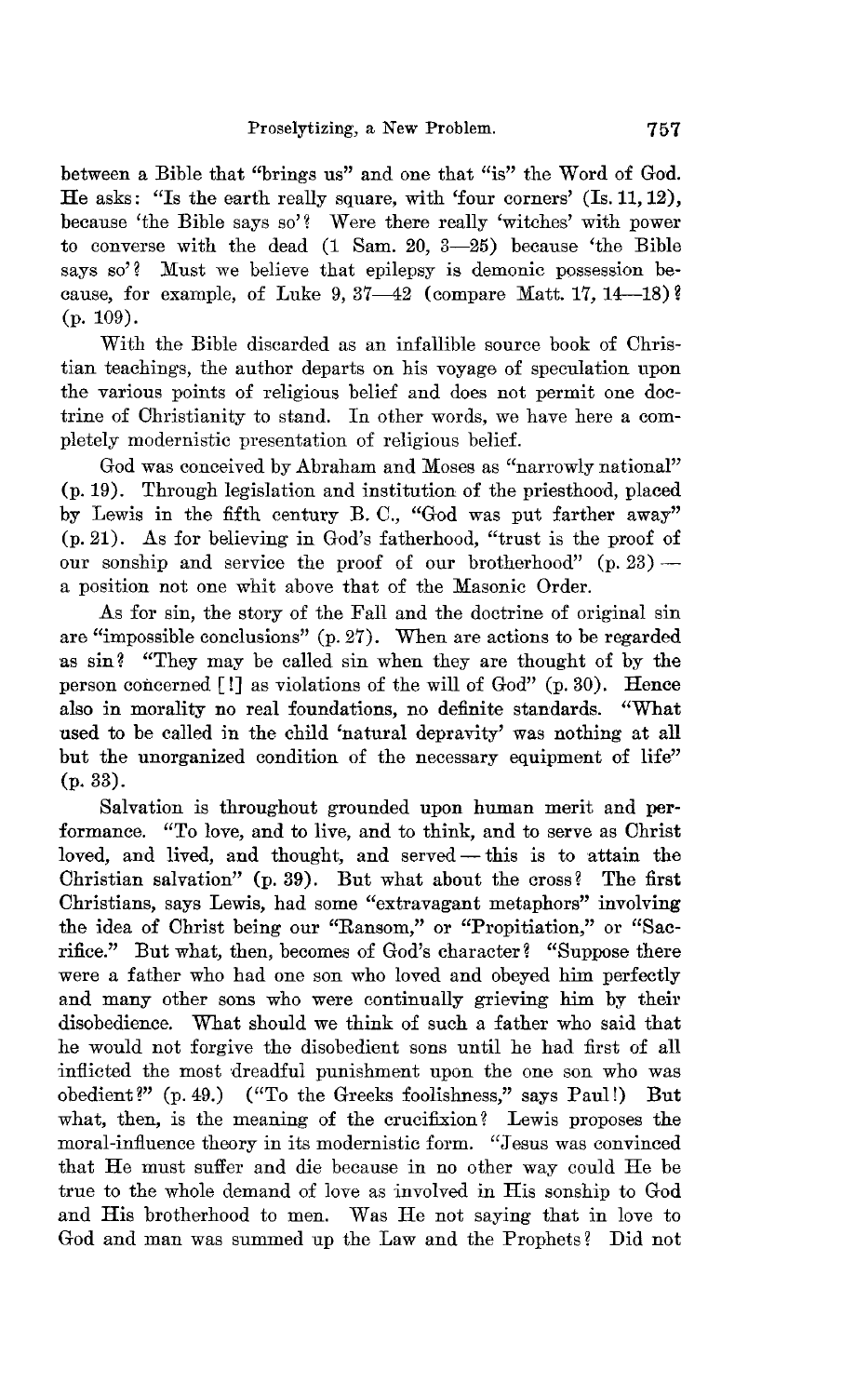that mean that what God wanted was the spirit of love in all hearts? Was it not love that made men sons of God and brothers of their kind? Then must He not Himself pay the full price of that love? He would do whatever was needed to show the supremacy and the power of love" (p. 50). Of course, this is sheer nonsense. Here are sentences that sound as though they had meaning, but which are utterly devoid of sense since it is certainly true that, when we begin to *rationalize*, we have only one reason for the crucifixion - Jewish hatred. We note also that the denial of Ohristian truth becomes particularly outspoken at this point. The Father permitted Jesus to die as a criminal "not because there had to be a satisfaction of His justice before He could forgive men; not because He demanded a sacrifice as a condition to His being gracious" (p. 51). In conclusion, "the cross saves us only as we share it. . . . Jesus Christ made our salvation possible, but we have to convert the possibility into actuality" (p. 53).

In the reading of the gospel records we now have the advantage of "more freedom in handling them"  $(p, 59)$ , since we now know how they were put together. This relieves us of all difficulty in judging of the possibility of miracles. The resurrection of Christ is highly problematical. Lewis distinguishes between the view of the disciples who thought they had seen Jesus in the flesh and Paul's way, who had an inward experience (p. 60). The discussion here contradicts the consonant testimony of the Pauline letters to the bodily resurrection of our Lord. What, then, does the resurrection story mean to us? As long as Jesus is a living experience with us, we may well regard the resurrection narratives "not as literal statements of fact, but as a more or less pictorial effort on the part of the early Christian community to account for their experience of Christ" (p. 61). After this we are not surprised to hear that the entire doctrine of the Incarnation and also that of the Trinity is brushed aside by the author as "rather elaborate speculation" (p. 62).

The discussion of conversion is along definitely Pelagian lines. Faith is a surrender to God, "meaning that you will highly resolve to act at all times as one should who sees in Jesus Christ the final truth about life" (p. 69.) Baptism for infants is no more a sign that they belong to God; "an infant, as such, is not 'lost'; therefore it is not 'saved' merely  $\lceil ? \rceil$  by being baptized" (p. 82).

All the teachings regarding death, the future life, heaven, and hell are termed "apocalyptic," and Lewis maintains that this expression means "figurative." For instance, there is much in the Bible about the second coming of Christ. But this simply means "the progressive realization of His spirit in human lives and affairs" (p.90). The rising of the dead from their graves is justifiable as "picture-thinking"; it belongs to "the realm of imagination"  $(p.92)$ .